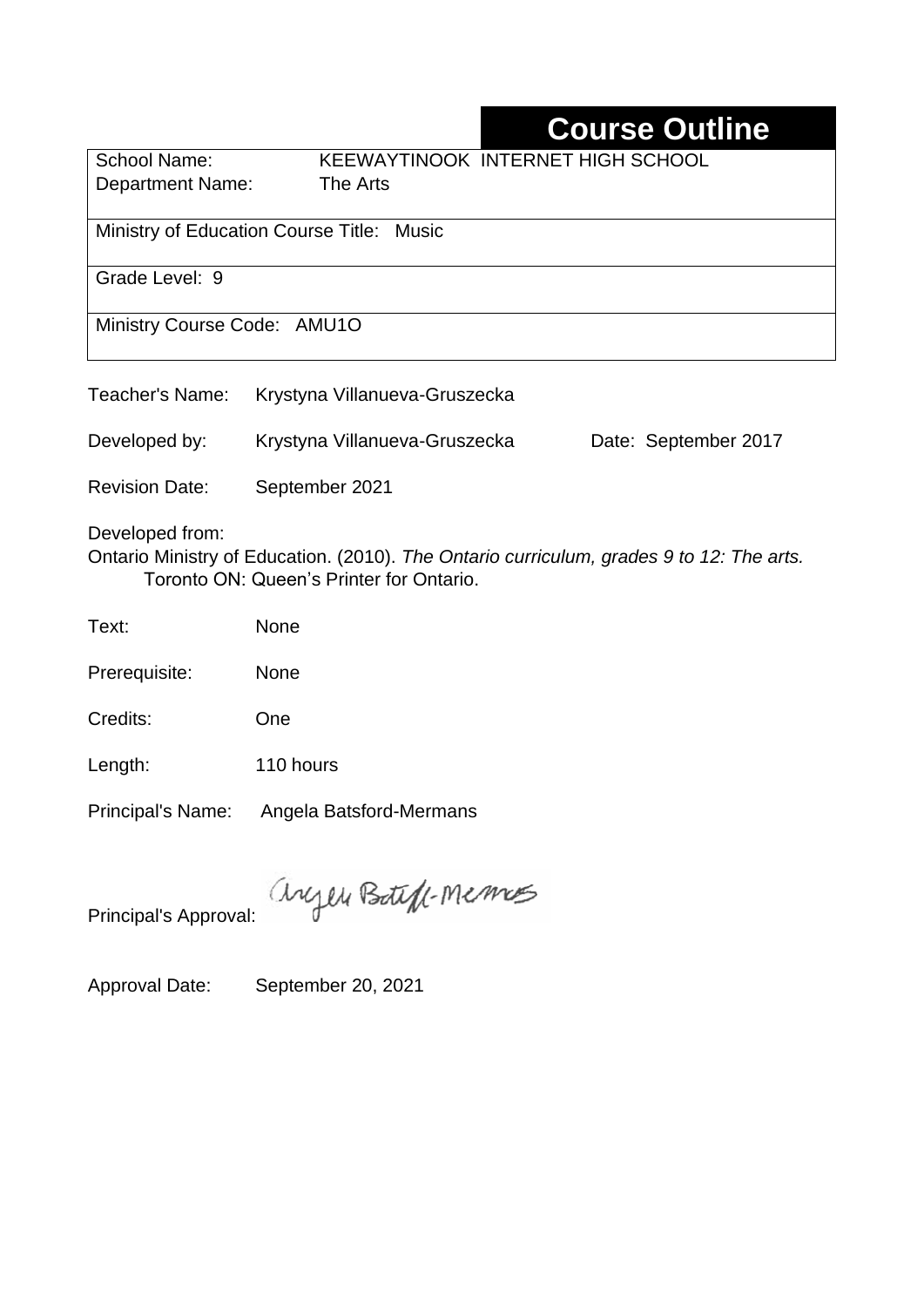## *Course Description/Rationale*

This course emphasizes the creation and performance of music at a level consistent with previous experience and is aimed at developing technique, sensitivity, and imagination. Students will develop musical literacy skills by using the creative and critical analysis processes in composition, performance, and a range of reflective and analytical activities. Students will develop an understanding of the conventions and elements of music and of safe practices related to music, and will develop a variety of skills transferable to other areas of their life.

# *Overall Curriculum Expectations*

### **Research and Inquiry Skills**

- Explore topics related to personal life management, and formulate questions to guide their research;
- Create research plans, and locate and select information relevant to their chosen topics, using appropriate social science research and inquiry methods;
- Assess, record, analyse, and synthesize information gathered through research and inquiry;
- Communicate the results of their research and inquiry clearly and effectively, and reflect on and evaluate their research, inquiry, and communication skills.

### **Self and Others**

- Demonstrate an understanding of the personal qualities and skills necessary to make the transition from adolescence to adulthood;
- Describe the elements of successful planning for employment;
- Demonstrate an understanding of effective communication skills and their role in building the healthy relationships that support independent living.

### **Daily Living Skills**

- Demonstrate an understanding of effective decision-making processes and their role in independent living;
- Explain and demonstrate the use of basic money-management skills and techniques needed to manage personal financial resources effectively;
- Describe and demonstrate the use of basic principles and techniques of effective household management.

### **Personal and Social Responsibilities**

- Demonstrate an understanding of the role of personal responsibility in independent living, and of the strategies that can be used to meet individual needs;
- Demonstrate an understanding of the rights and responsibilities of employers and employees, including both personal and legal responsibilities;
- Demonstrate an understanding of the role that responsible consumerism plays in living independently.

### **Economic and Personal Finances**

- Demonstrate an understanding of how global, national, and community economic factors affect the individual's financial circumstances;
- Describe ways in which financial institutions can assist in the management of personal finances;
- Explain the benefits and costs of working.

## *Course Content*

| Unit                          | Length     |
|-------------------------------|------------|
| 1. Transition to Adulthood    | 32.5 hours |
| 2. Working and Managing Money | 41.5 hours |
| 3. Living on Your Own         | 36 hours   |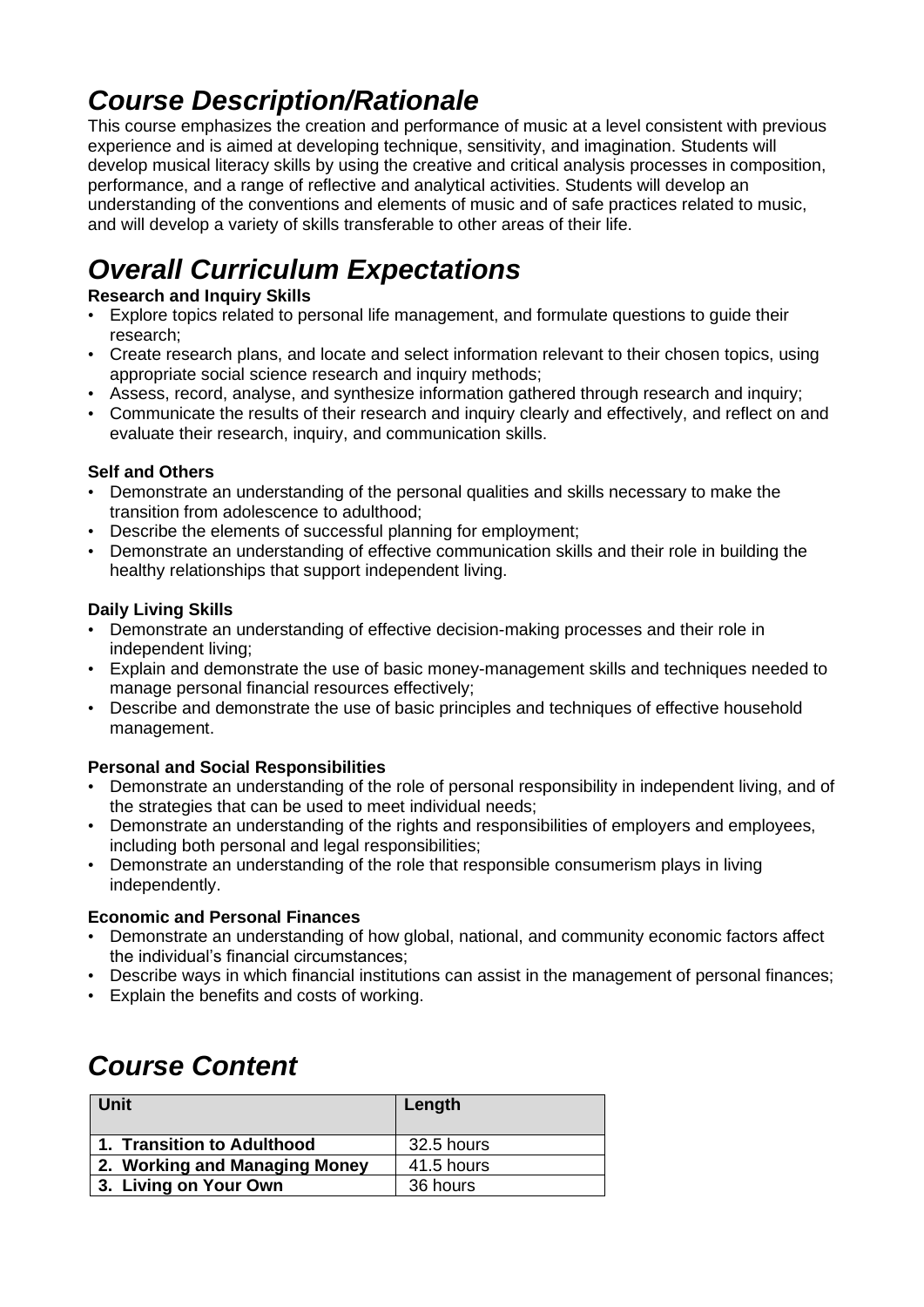## *Unit Descriptions*

#### **Unit 1 – Transition to Adulthood**

In this unit, students learn about the qualities and skills needed in order to become successful, healthy adults. They practice effective communication skills and learn how communication can affect relationships. This includes thinking and learning about how different cultures might communicate in different ways. Lastly, they explore the factors that influence the decision making process including family and local community values and how people make effective decisions for independent living.

#### **Unit 2 – Working and Managing Money**

Students learn about the economic and personal advantages and costs of working. The rights and responsibilities of employers and employees are examined. Students investigate how financial institutions, including local institutions such as Northmart or a community store, can assist in managing money. In addition, they learn about different money management skills, and how they can be used effectively.

#### **Unit 3 – Living on Your Own**

In this last unit, students look at the responsibilities of living independently and what people can do to meet those responsibilities. They practice some of the skills needed to live independently and manage, or be a respectful part of a multi-generational household. Considerations (such as local availability, shipping through cargo or on ice roads etc.) for making responsible consumer decisions are examined and students have an opportunity to use this knowledge for purchasing household items.

## *Teaching/Learning Strategies*

This course is organized into an eight-week series of lessons and activities that is presented to students in remote northern communities via the internet. The eighth week is used for course consolidation, review, and the final examination. Teacher and students communicate over the internet through timely activity feedback, emails, messages, video and audio calls. Classroom mentors assume the role of liaison between the teacher and student while also supporting a holistic approach to motivate, engage and support each individual student.

A variety of strategies will be used in the online delivery of this course. Some instructional strategies include:

- Pre-teaching of key vocabulary;
- Creating graphic organizers;
- Cooperative learning;
- Group discussion;
- Case studies;
- Independent research.

Learning goals will be discussed at the beginning of each assignment and success criteria will be provided to students. The success criteria are used to develop the assessment tools in this course, including rubrics and checklists.

### *Evaluation*

The final grade will be determined as follows (Ontario Ministry of Education, 2010):

Seventy per cent of the grade will be based on evaluation conducted throughout the course. This portion of the grade should reflect the student's most consistent level of achievement throughout the course, although special consideration should be given to more recent evidence of achievement.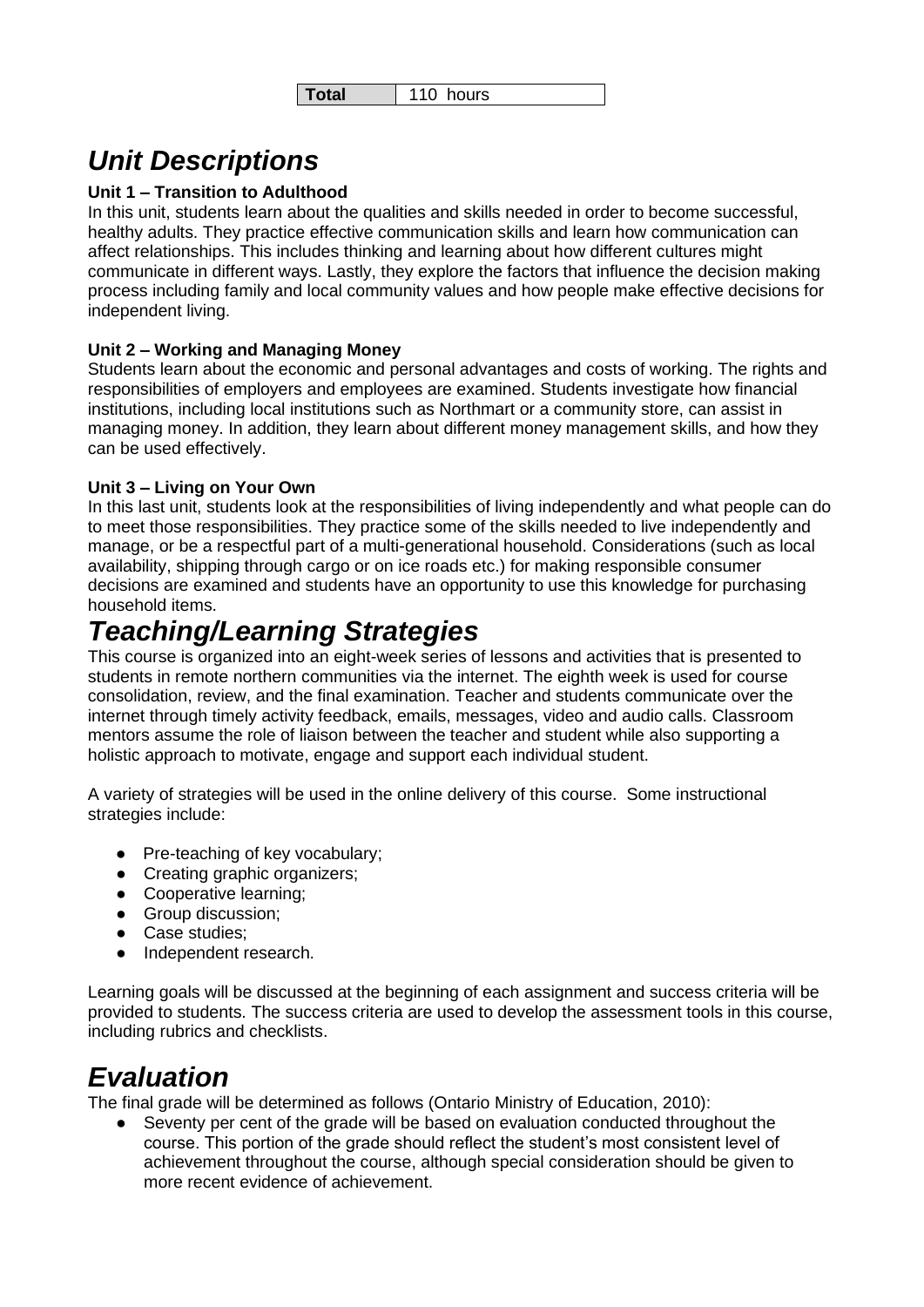● Thirty percent of the grade will be based on a final evaluation administered at or towards the end of the course. This evaluation will be based on evidence from one or a combination of the following: an examination, a performance, an essay, and/or another method of evaluation suitable to the course content. The final evaluation allows the student an opportunity to demonstrate comprehensive achievement of the overall expectations for the course (p. 41).

Ontario Ministry of Education. (2010). *Growing success: Assessment, evaluation and reporting in Ontario schools*. Toronto ON: Queen's Printer for Ontario.

| Type of<br><b>Assessment</b> | <b>Category</b>             | <b>Details</b>                                      | Weigh<br>ting           |
|------------------------------|-----------------------------|-----------------------------------------------------|-------------------------|
|                              |                             |                                                     | $(\%)$                  |
| <b>Term Work</b><br>(70%)    | Knowledge/<br>Understanding | Describe the various ways individuals meet their    | 13                      |
|                              |                             | basic food needs.                                   |                         |
|                              |                             | Explain the benefits of working for pay.            |                         |
|                              | Thinking                    | Analyse the impact of employment changes on         | 19                      |
|                              |                             | personal finances.                                  |                         |
|                              |                             | Compare the products and services offered by a      |                         |
|                              |                             | variety of financial institutions.                  |                         |
|                              | Communication               | Demonstrate the use of effective techniques for     | 19                      |
|                              |                             | making consumer complaints.                         |                         |
|                              |                             | Clearly communicate the results of their inquiries. |                         |
|                              | Application                 | Evaluate retail shopping opportunities available    | 19                      |
|                              |                             | within their community as sources of basic          |                         |
|                              |                             | products and services.                              |                         |
|                              |                             | Apply appropriate conflict-resolutions skills to    |                         |
|                              |                             | resolve interpersonal conflicts.                    |                         |
| Final                        | Culminating                 | Knowledge/Understanding                             | 3                       |
| Evaluation<br>(30%)          | Activity                    | Thinking                                            | $\overline{4}$          |
|                              | (15%)                       | Communication                                       | $\overline{4}$          |
|                              |                             | Application                                         | 4                       |
|                              | Exam                        | Knowledge/Understanding                             | 3                       |
|                              | (15%)                       | Thinking                                            | $\overline{\mathbf{4}}$ |
|                              |                             | Communication                                       | 4                       |
|                              |                             | Application                                         | 4                       |
|                              |                             | <b>TOTAL</b>                                        | 100                     |

### *Assessment/Evaluation Strategies*

A variety of assessment and evaluation methods, strategies and tools are required as appropriate to the expectation being assessed. These include diagnostic, formative, and summative within the course and within each unit.

Assessment *for* learning and assessment *as* learning is obtained through a variety of means, including the following:

- Ongoing descriptive feedback (e.g., descriptive feedback on students' plans for the class celebration);
- Self-assessment (e.g., weekly self-assessment of learning, relative to specific course content as well as in contextual school, community and Land based learning);
- Peer assessment (e.g., peer feedback on personal goals related to course specific content and generalised throughout the school day);
- Mentor observations (e.g. of specific course expectations during Land based and cultural activities as well as during course specific activities);
- Conversations with student on a regular basis to verbalize observations, ask questions, and clarify understanding.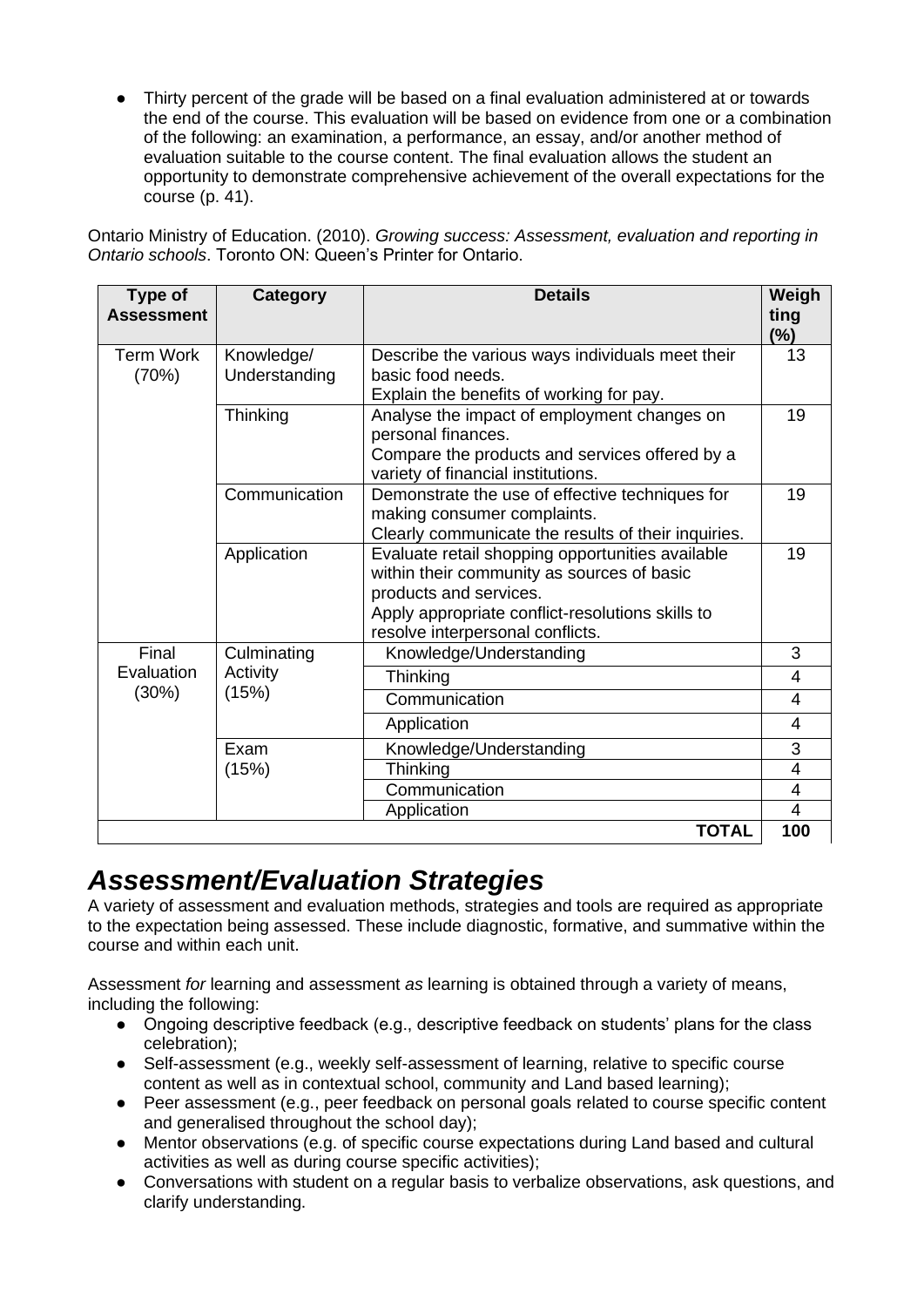Evidence of student achievement (assessment *of* learning) is collected from various sources, including the following:

- Ongoing observations of most consistent work, with consideration given to most recent work (e.g., evidence of meeting expectations for food safety during set-up for class celebration);
- Conversations with students (e.g., discussion about personal wants and needs relative to specific family and local community values as well as values in the Westernized world);
- Summative unit activities (e.g., applying for a job, creating a personal budget (taking into consideration local variances in northern supply / demand, prices etc.), planning a class celebration);
- Culminating activity (My Blueprint portfolio);
- Exam.

The Ministry of Education's 2010 document, *Growing Success*, outlines the seven fundamental principles that guide best practice in the assessment and evaluation of students. KiHS teachers use practices that:

- are fair, transparent, and equitable for all students:
- support all students, including those with special education needs, those who are learning the language of instruction (English or French), and those who are First Nation, Métis, or Inuit;
- are carefully planned to relate to the curriculum expectations and learning goals and, as much as possible, to the interests, learning styles and preferences, needs, and experiences of all students;
- are communicated clearly to students and parents at the beginning of the course and at other points throughout the school year or course;
- are ongoing, varied in nature, and administered over a period of time to provide multiple opportunities for students to demonstrate the full range of their learning;
- provide ongoing descriptive feedback that is clear, specific, meaningful, and timely to support improved learning and achievement;
- develop students' self-assessment skills to enable them to assess their own learning, set specific goals, and plan next steps for their learning (p.6).

### *Resources*

Consumer Protection Ontario. (2017). *Payday loans: Your rights.*  <https://www.ontario.ca/page/payday-loan-your-rights>

Council for Economic Education. (2010). *Financial fitness for life: Student workbook grades 9-12*. [http://kihs1.knet.ca/m25/pluginfile.php/28622/mod\\_assign/intro/8.1.pdf](http://kihs1.knet.ca/m25/pluginfile.php/28622/mod_assign/intro/8.1.pdf) 

- Econedlink. (2018). *Financial fitness for life 9-12 3rd edition.*  <https://www.econedlink.org/resources/collection/fffl-9-12/>
- Hands on Banking Organization. (2017). *Savings and chequing guide.*  <https://www.handsonbanking.org/htdocs/en/k/#/en/k/sa/index.html>
- Health Canada. (2012). *Food safety for First Nations people of Canada: A manual for healthy practices.*  [http://www.gov.mb.ca/imr/ir/pdf/pubs/nhfi\\_food\\_safety\\_for\\_first\\_nations\\_people\\_of\\_canada.pdf](http://www.gov.mb.ca/imr/ir/pdf/pubs/nhfi_food_safety_for_first_nations_people_of_canada.pdf)

Financial Services Commission of Ontario. (2016). Understanding automobile insurance. [https://www.fsco.gov.on.ca/en/auto/brochures/Pages/brochure\\_autoins.aspx#a1](https://www.fsco.gov.on.ca/en/auto/brochures/Pages/brochure_autoins.aspx#a1)

MoneySmart Teaching. (2017). *Credit and debt.* [https://s3-ap-southeast-2.amazonaws.com/mst](https://s3-ap-southeast-2.amazonaws.com/mst-resources/credit-and-debt/index.htm)[resources/credit-and-debt/index.htm](https://s3-ap-southeast-2.amazonaws.com/mst-resources/credit-and-debt/index.htm)